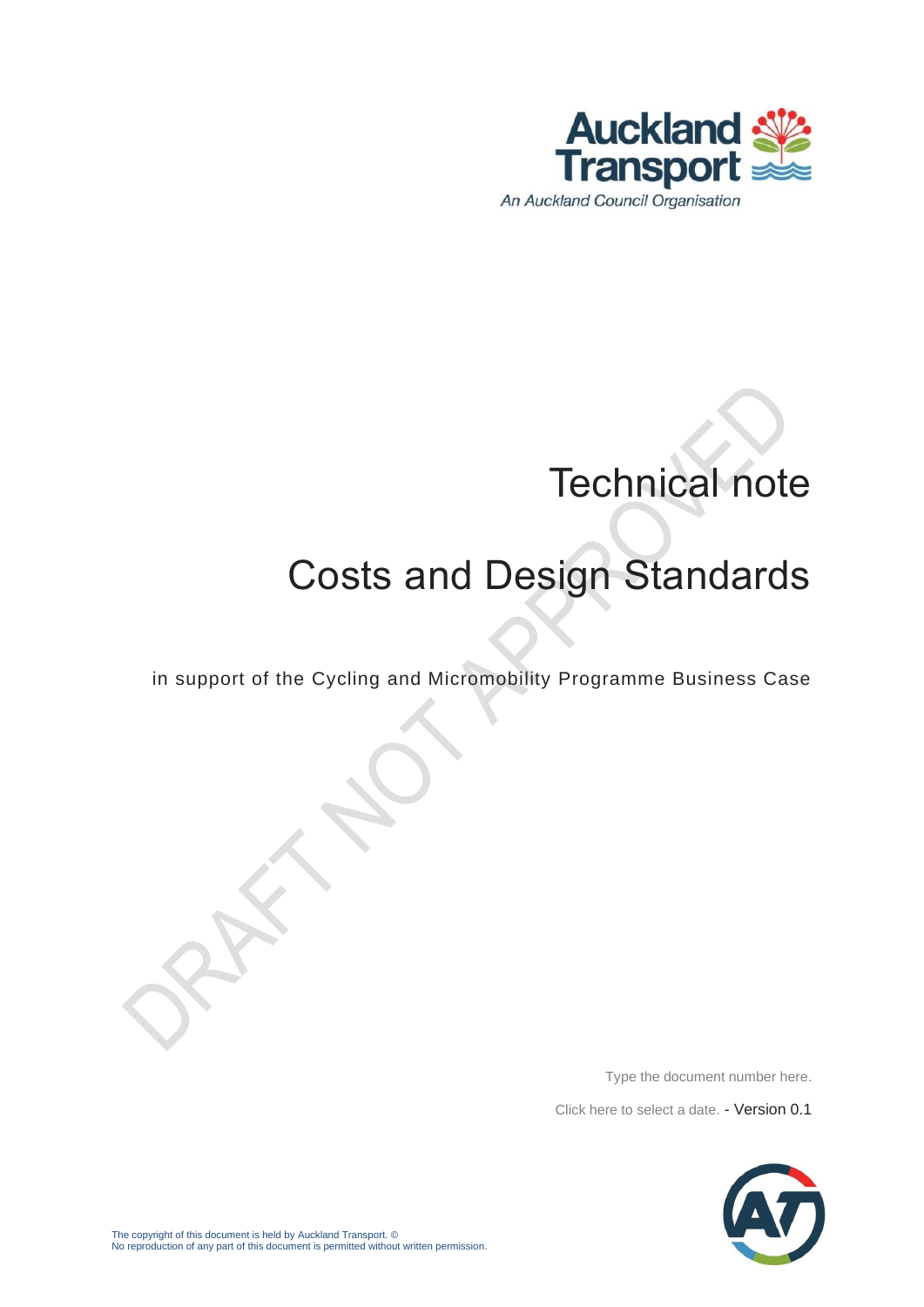

#### **Contents**

| $\mathbf{2}$ |     |  |
|--------------|-----|--|
|              |     |  |
| 3            |     |  |
|              | 3.1 |  |
|              | 3.2 |  |
|              |     |  |

| DOCUMENT NAME | Costs and Design Standards Technical Note[Project Name]                                                                                                                                     | <b>VERSION</b> | Version 0.1           |
|---------------|---------------------------------------------------------------------------------------------------------------------------------------------------------------------------------------------|----------------|-----------------------|
| DOCUMENT No.  |                                                                                                                                                                                             |                |                       |
| PREPARED BY   |                                                                                                                                                                                             | DATED          | 21 September 20212022 |
| FILE NAME/LOC | https://aucklandtransport.sharepoint.com/sites/campbc2021/shared documents/cam pbc -<br>working drafts/2 appendices/appendix I - cost estimates and design standards technical<br>note.docx | FILE REF       | 30.0                  |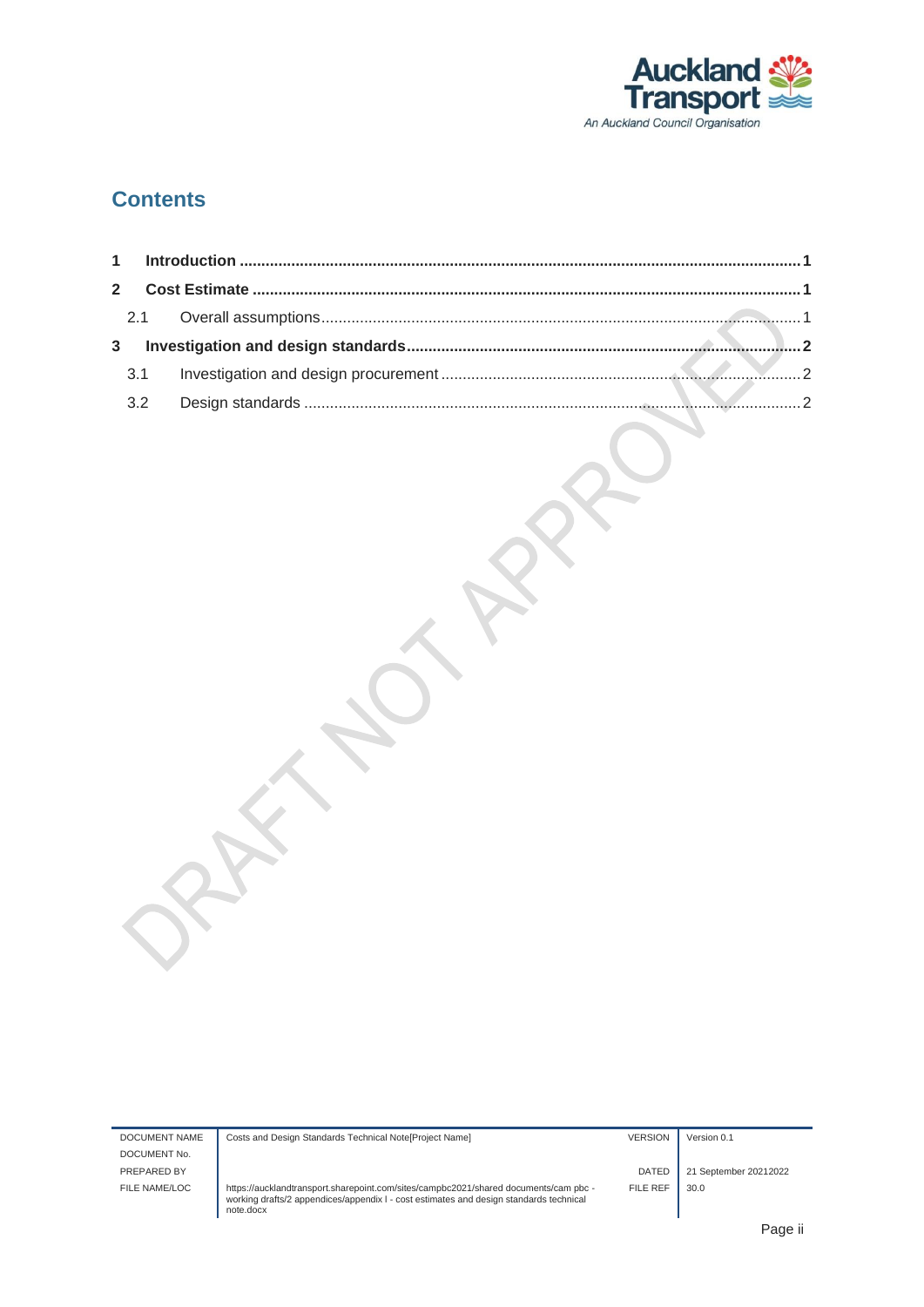

### <span id="page-2-0"></span>**1 Introduction**

The purpose of this document is to provide the assumptions used for building up the cost estimates for the CAM-PBC strategic connections and local area networks and summarises the investigation and design standards expected to be adopted by the subsequent business case phases (i.e. SSBC and SSBC lite phases)

## <span id="page-2-1"></span>**2 Cost Estimate**

### <span id="page-2-2"></span>**2.1 Overall assumptions**

[Table 2-1](#page-2-3) below outlines the cost assumptions used for building up the cost estimates for the strategic cycle connections and local area networks.

The cost estimates generally represent construction cost estimates only (rather than actuals), and do not include investigation and design costs, nor contingency.

<span id="page-2-3"></span>

| Table 2-1 Construction cost estimates for strategic connections and local area networks |  |  |  |  |  |
|-----------------------------------------------------------------------------------------|--|--|--|--|--|
|                                                                                         |  |  |  |  |  |

| <b>Route type</b>                                                                                                                                                                                                                                                                                        | <b>Description</b>                                                                                                                                                                                                                 | <b>Construction</b><br>cost<br>assumed per<br>km | <b>Data used</b>                                                                                                                                                                        |                                      |  |
|----------------------------------------------------------------------------------------------------------------------------------------------------------------------------------------------------------------------------------------------------------------------------------------------------------|------------------------------------------------------------------------------------------------------------------------------------------------------------------------------------------------------------------------------------|--------------------------------------------------|-----------------------------------------------------------------------------------------------------------------------------------------------------------------------------------------|--------------------------------------|--|
| Pop-up<br>protection                                                                                                                                                                                                                                                                                     | Concrete separators<br>retrofitted to existing painted<br>cycle lanes, without affecting<br>kerbs (and without<br>intersection treatments)                                                                                         | \$0.5m/km                                        | \$0.5m/km for AT's pop-up<br>protection programme, 2021                                                                                                                                 |                                      |  |
| <b>AT network</b><br>Protected cycle infrastructure<br>- reallocate<br>on street, without shifting<br>road space<br>kerbs. Generally on<br>neighbourhood or collector<br>type route where car parking<br>and/or flush median can be<br>removed. Does not include<br>the cost of intersection<br>upgrade. |                                                                                                                                                                                                                                    | \$2-3m/km                                        | \$1.2m/km - Mangere West cycle<br>improvements, 2019<br>\$1.3m/km - Tamaki cycle loop<br>concept, 2020<br>\$3.5m/km - Puhinui Rd & Lambie<br>Dr, 2019<br>\$2.35/km - Project WAVE pilot |                                      |  |
| AT network -<br>mid-range                                                                                                                                                                                                                                                                                | Locations where a<br>combination of road space<br>reallocation and kerb<br>movement is required                                                                                                                                    | \$5-6m/km                                        |                                                                                                                                                                                         |                                      |  |
| <b>AT network</b><br>– move<br>kerbs                                                                                                                                                                                                                                                                     | Protected cycle<br>infrastructure, assuming<br>kerbs shifted. Generally on<br>constrained arterial corridors<br>where existing road space<br>cannot easily be reallocated,<br>or where there are major<br>intersections to address | \$8-10m/km                                       | \$7m/km - Link to GI, 2021<br>\$9m/km - Pt Chev & Meola Rd,<br>2021                                                                                                                     |                                      |  |
| <b>Waka Kotahi</b>                                                                                                                                                                                                                                                                                       | Significant off road shared                                                                                                                                                                                                        | \$20-25m/km                                      | \$20m/km - Akoranga to<br>Constellation, 2020                                                                                                                                           |                                      |  |
| network-                                                                                                                                                                                                                                                                                                 | path or cycleway within a rail                                                                                                                                                                                                     |                                                  |                                                                                                                                                                                         |                                      |  |
| DOCUMENT NAME<br>DOCUMENT No.<br>PREPARED BY                                                                                                                                                                                                                                                             | Costs and Design Standards Technical Note[Project Name]                                                                                                                                                                            |                                                  | <b>VERSION</b><br><b>DATED</b>                                                                                                                                                          | Version 0.1<br>21 September 20212022 |  |
| FILE NAME/LOC<br><b>FILE REF</b><br>https://aucklandtransport.sharepoint.com/sites/campbc2021/shared documents/cam pbc -<br>working drafts/2 appendices/appendix I - cost estimates and design standards technical<br>note.docx                                                                          |                                                                                                                                                                                                                                    |                                                  |                                                                                                                                                                                         | 30.0                                 |  |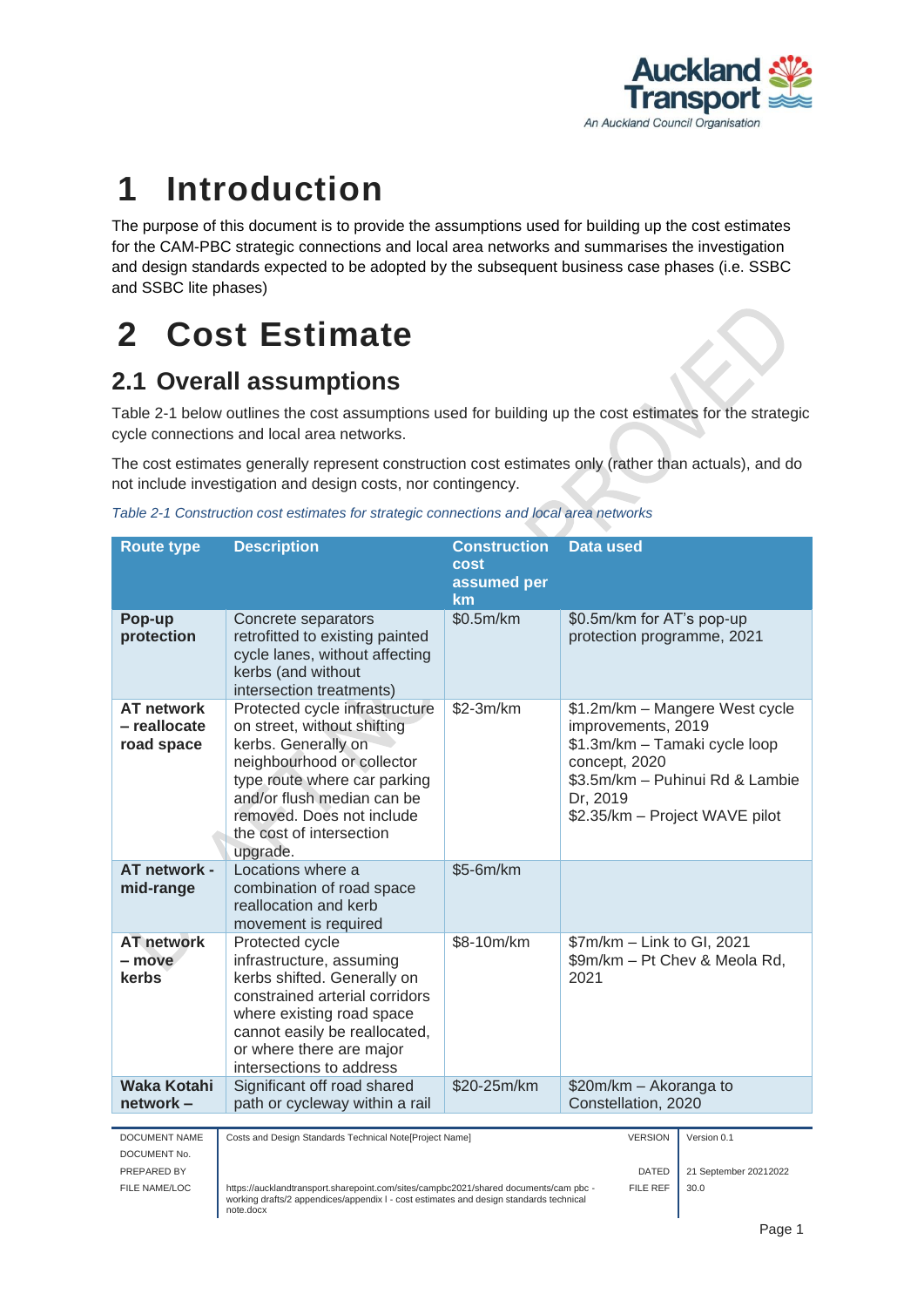

| off-road<br>facility                 | or motorway corridor, with<br>major structures                                                                                                                                                                                                                                    |                                                                         | $$21m/km - Seapath, 2018$ |
|--------------------------------------|-----------------------------------------------------------------------------------------------------------------------------------------------------------------------------------------------------------------------------------------------------------------------------------|-------------------------------------------------------------------------|---------------------------|
| <b>Intersections</b><br>upgrades     | Retrofitting existing<br>intersections to provide safe<br>facilities for people on bikes                                                                                                                                                                                          | $$1-2m$ per<br>intersection                                             |                           |
| <b>Local Area</b><br><b>Networks</b> | Physical investment in area-<br>based programmes that aim<br>to make neighbourhoods<br>more accessible by bicycle.<br>This may include investment<br>in local area traffic calming,<br>greenways, low traffic/low<br>speed neighbourhoods and<br>other 'lower tier' interventions | $$2-4m$ per<br>km2<br>\$250k per<br>modal<br>filters/traffic<br>calming |                           |

Through the development of the blended option (i.e. a prioritised list of strategic connections and focus areas), investigation, design, and contingency costs were also added based on the following assumptions:

- Contingency is 30% of construction costs; and
- Investigation and design are 30% of construction costs.

The investigation, design and contingency costs are considered low by current delivery standards, however, these are expected to be reduced further than those assumed in the CAM-PBC through quicker business case and delivery processes, and reduced risks from road space reallocation projects (i.e. less risk of affecting utilities or requiring new structures).

## <span id="page-3-0"></span>**3 Investigation and design standards**

#### <span id="page-3-1"></span>**3.1 Investigation and design procurement**

Investigation and design will be undertaken with the SSBC-lite process for road space reallocation opportunities (where project costs and risk are less than \$15 million), with detailed design procured at the same time. This provides the following efficiencies, which are expected to reduce investigation and design costs:

- Shorter business case phase (<6months);
- Less design Move straight from concept design to detailed design (i.e. no scheme level design required);
- More cost certainty with detailed design, so contingency will be less; and
- Single procurement, so quicker and less costly procurement process.

This is detailed in Part C of the CAM-PBC.

| DOCUMENT NAME | Costs and Design Standards Technical Note [Project Name]                                                                                                                                    | <b>VERSION</b> | Version 0.1           |
|---------------|---------------------------------------------------------------------------------------------------------------------------------------------------------------------------------------------|----------------|-----------------------|
| DOCUMENT No.  |                                                                                                                                                                                             |                |                       |
| PREPARED BY   |                                                                                                                                                                                             | <b>DATED</b>   | 21 September 20212022 |
| FILE NAME/LOC | https://aucklandtransport.sharepoint.com/sites/campbc2021/shared documents/cam pbc -<br>working drafts/2 appendices/appendix I - cost estimates and design standards technical<br>note.docx | FILE REF       | 30.0                  |